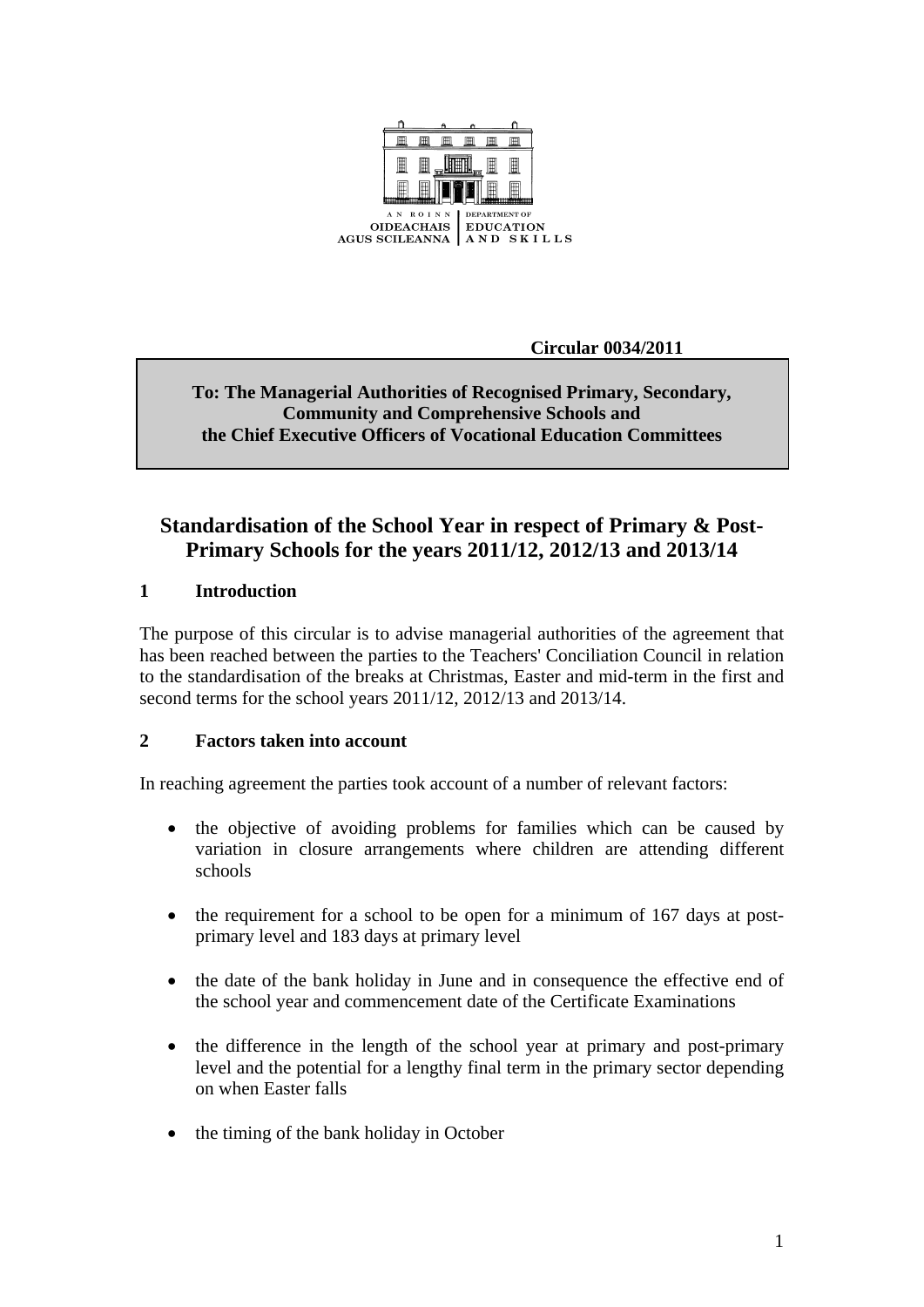- the desirability of having a reasonable interval between the end of first term and Christmas
- the need to provide for contingency arrangements to deal with extensive or prolonged unforeseen school closures e.g. due to weather, etc.

# **3 General**

The agreement reached covers the arrangements that will apply in all schools from the start of the 2011/12 school year and covers three school years. The parties will review the operation of the arrangements not later than spring of 2014 for the purpose of agreeing the arrangements that will apply subsequently and have agreed that in the event that any unforeseen difficulty arises in relation to the operation of the arrangements now agreed the matter can be raised at the Teachers' Conciliation Council.

Schools are required to be open to receive all pupils on the weekday immediately preceding and immediately following each break period covered by this agreement.

The arrangements for 2011/12 onwards are set out in **[Appendix A](#page-4-0)** of this circular.

In this circular "**school authority**" refers to the relevant managerial authority for the school concerned i.e. the relevant VEC in the case of VEC schools and board of management/manager in the case of all other schools.

# **4 Contingency arrangements in the event of unforeseen school closures**

The parties have recognised that there is a need to include greater flexibility and to provide for contingency arrangements within the standardised school year to deal with unforeseen school closures.

Guidance for schools in relation to making up for time lost due to unforeseen school closures is included at **[Appendix B](#page-7-0)** of this circular. This guidance sets out a structured approach to determining the measures to be put in place to make up for time lost. The guidance provides that subject to consensus at local level, any changes to normal practice that can be made to address the shortfalls should be put in place. Examples of how this might be achieved include:

- prioritising tuition over other non-tuition activities
- reducing where possible the length of mock/house examinations
- consideration of whether learning in the classroom should be prioritised over school tours, etc
- in the case of second level schools ensuring examination classes attend all classes to the end of May.

If necessary, the school authority should then identify any available discretionary days that the school had planned to close that could be made available to make up for time lost.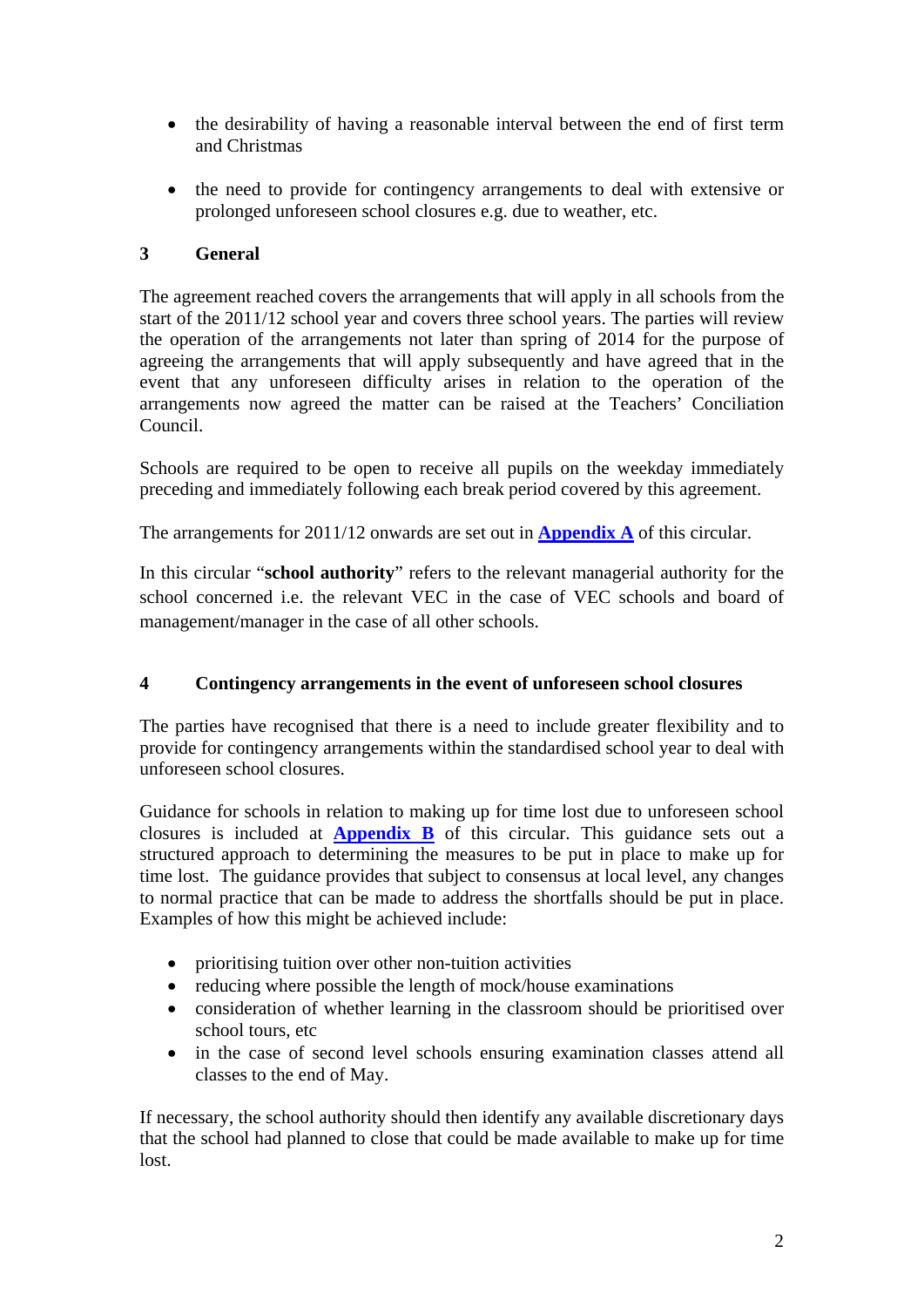Where the above measures are not considered adequate, contingency arrangements to make up for time lost due to extensive or prolonged unforeseen school closures may now also include either or both of the following:

- The February mid-term break may be reduced by up to three days subject to the requirement that all schools must be closed on the Thursday and Friday of the week in which this break falls.
- The Easter break may be reduced by up to three days by the school remaining open up to and including the Wednesday immediately preceding the Easter weekend. All schools must be closed on the Thursday and Friday immediately preceding the Easter weekend and remain closed for the remainder of the Easter break as set out in **[Appendix A](#page-4-0)** of this circular.

The school authority must also take into account the need to provide adequate notice of any changes to the school calendar to pupils, parents and staff. Each school authority shall also provide to parents, at the beginning of each year, a calendar which includes details of school closures. It should be made clear that the calendar could be subject to change as part of contingency arrangements to make up for time lost due to unforeseen school closures.

# **5 Religious observance and standardisation**

The above arrangements are agreed without prejudice to closure on specific days, subject to the overall requirement of 167 days at post-primary level and 183 days at primary level, dictated by religious observance that is required in schools under the patronage of different denominations or faiths.

# **6 Extent of flexibility outside of the standardised breaks**

It is not a requirement of this agreement that the commencement or end of the school year either at primary or post-primary level should be standardised. However while schools may use their discretionary days, where available, to determine the precise start and end of the school year, it is recognised the commencement of Certificate Examinations will mean that post-primary schools will not be open for tuition beyond the Friday preceding the June bank holiday in any year. The expectation is that the school year will normally commence during the week in which  $1<sup>st</sup>$  September falls. However, the school year may commence in the week prior to that in which  $1<sup>st</sup>$ September falls where this is necessary in order to meet the overall requirement of a minimum of 167 at post-primary level or 183 days at primary level.

The arrangements may provide some limited flexibility to schools on certain other days outside of the defined periods. The scheduling of such days must not be used to extend or modify the periods set out in this circular in respect of mid-term, Christmas or Easter breaks save where religious observance requirements of a school under a particular patronage make this necessary.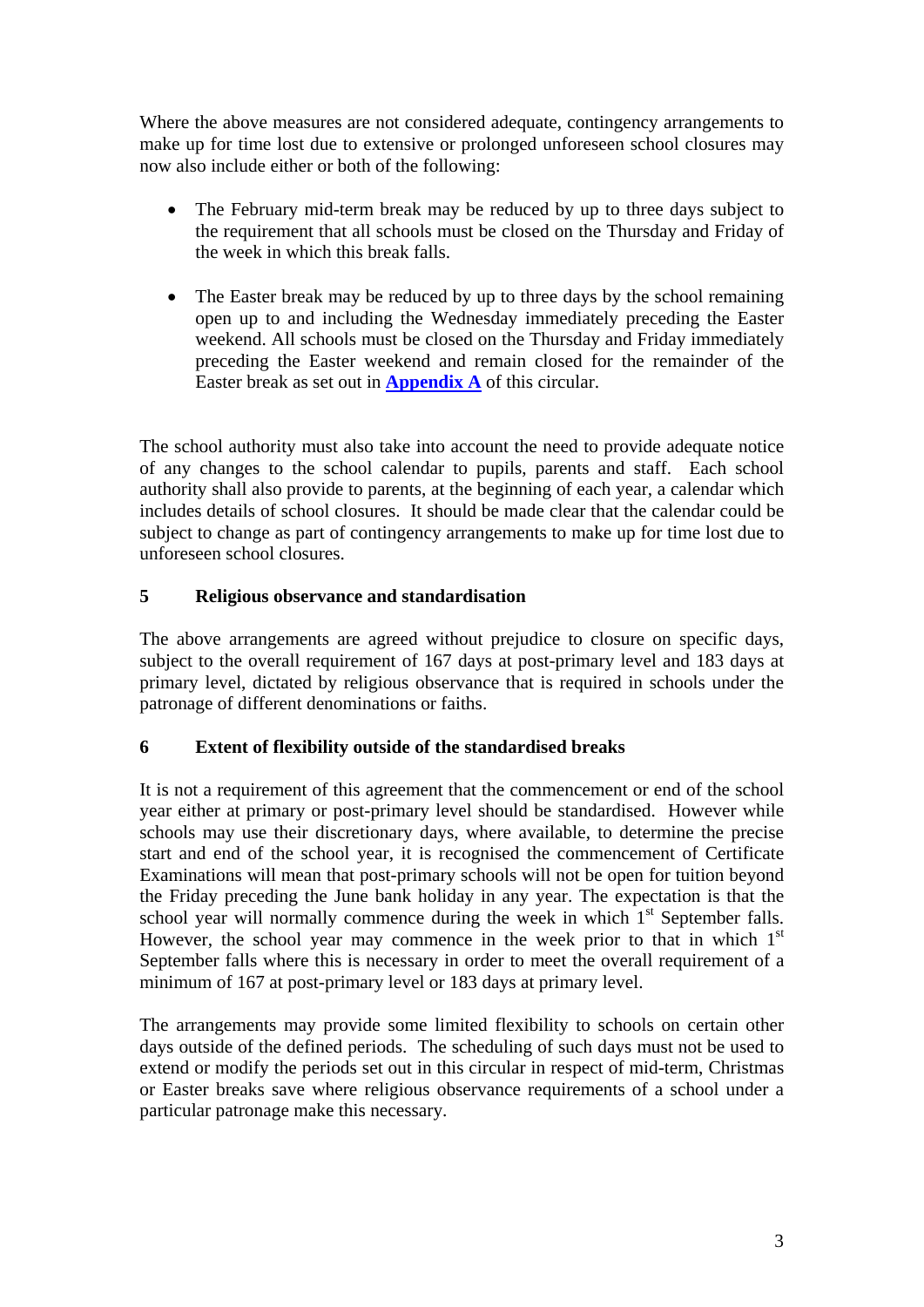# **7 Public Service Agreement 2010 – 2014**

The Public Service Agreement 2010 – 2014 makes provision for additional time of one hour per week. Any aggregation of these hours (subject to consensus among the school staff) into full school days will necessitate attendance by teaching staff on days outside of the 183 and 167 tuition days required at primary and post-primary respectively. [Circular 08/2011](http://www.education.ie/en/Circulars-and-Forms/Active-Circulars/cl0008_2011.pdf) provides that at primary level aggregation into full days is subject to a maximum aggregation of the equivalent of two full days.

The contingency arrangements for the February mid-term and Easter breaks do not preclude a school from identifying any of these days for the purposes of aggregation of hours. However, schools should ensure that an alternative arrangement for the use of the aggregated hours can be activated if changes are subsequently required as part of contingency arrangements to make up for time lost due to unforeseen school closures.

# **8. Queries in relation to this circular**

Queries in relation to this circular should be emailed to:

[schoolgovernance@education.gov.ie](mailto:schoolgovernance@education.gov.ie)

# **9. Dissemination of circular**

A copy of this circular should be provided to members of the board of management and the staff of the school. A copy should also be provided to the parents association. This circular may be accessed on the Department of Education and Skills website at [www.education.ie](http://www.education.ie/). An Irish version of this circular is also available on the Department's website.

Hubert Loftus Principal Officer School Governance Section

May 2011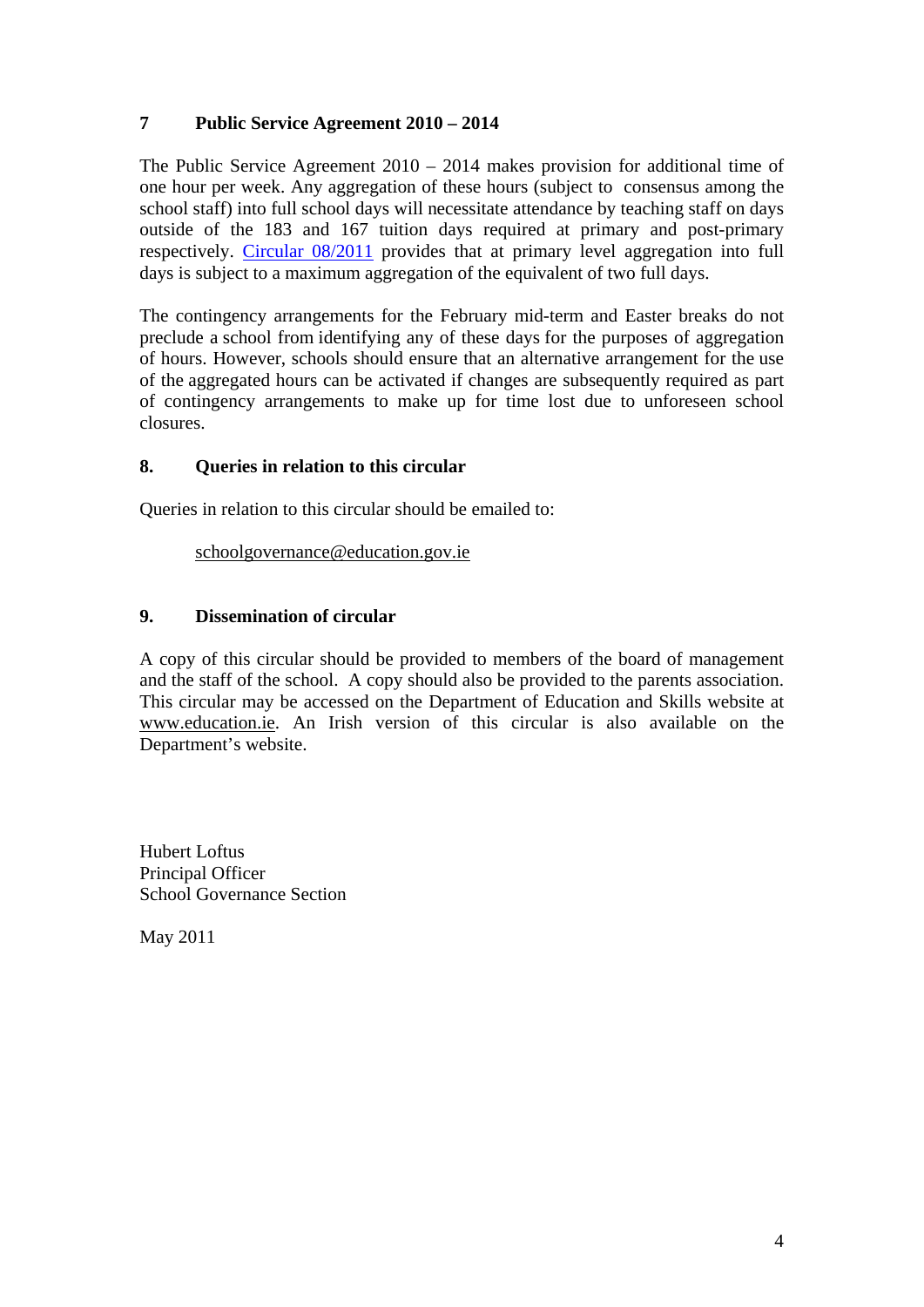### <span id="page-4-0"></span>**Appendix A: Standardised school years 2011/12 onwards**

The following are the agreed arrangements in respect of the standardisation of the breaks at Christmas, Easter and mid-term in the first and second terms for the school years 2011/12, 2012/13 and 2013/14:

### **School Year 2011/12**

#### **October 2011 mid-term break**

All schools will close from **Monday 31<sup>st</sup>** October 2011 to Friday 4<sup>th</sup> November 2011 inclusive.

#### **Christmas 2011**

All schools will close on **Thursday 22nd December 2011**, which will be the final day of the school term.

All schools will re-open on **Monday** 9<sup>th</sup> January 2012.

#### **February 2012 mid-term break**

All primary schools will close on **Thursday 16<sup>th</sup> February 2012 and Friday 17<sup>th</sup> February 2012.** (Primary schools may use 3 discretionary days to extend this break to an alternative option of a 5 day break for the period from **Monday 13<sup>th</sup>** February 2012 to Friday  $17<sup>th</sup>$  February 2012 inclusive unless changes are required as part of contingency arrangements to make up for time lost due to unforeseen school closures.)

Post-primary schools will close from **Monday 13<sup>th</sup> February 2012 to Friday 17<sup>th</sup> February 2012** inclusive unless changes are required as part of contingency arrangements to make up for time lost due to unforeseen school closures.

Where contingency arrangements are required a school authority may reduce the length of the February mid-term break by remaining open up to and including **Wednesday 15th February 2012**.

### **Easter 2012**

All schools will close on **Friday 30<sup>th</sup> March 2012**, which will be the final day of the school term, unless changes are required as part of contingency arrangements to make up for time lost due to unforeseen school closures. Where contingency arrangements are required a school authority may reduce the length of the Easter break by remaining open up to and including **Wednesday 4<sup>th</sup> April 2012**.

All schools will re-open on **Monday 16<sup>th</sup> April 2012**.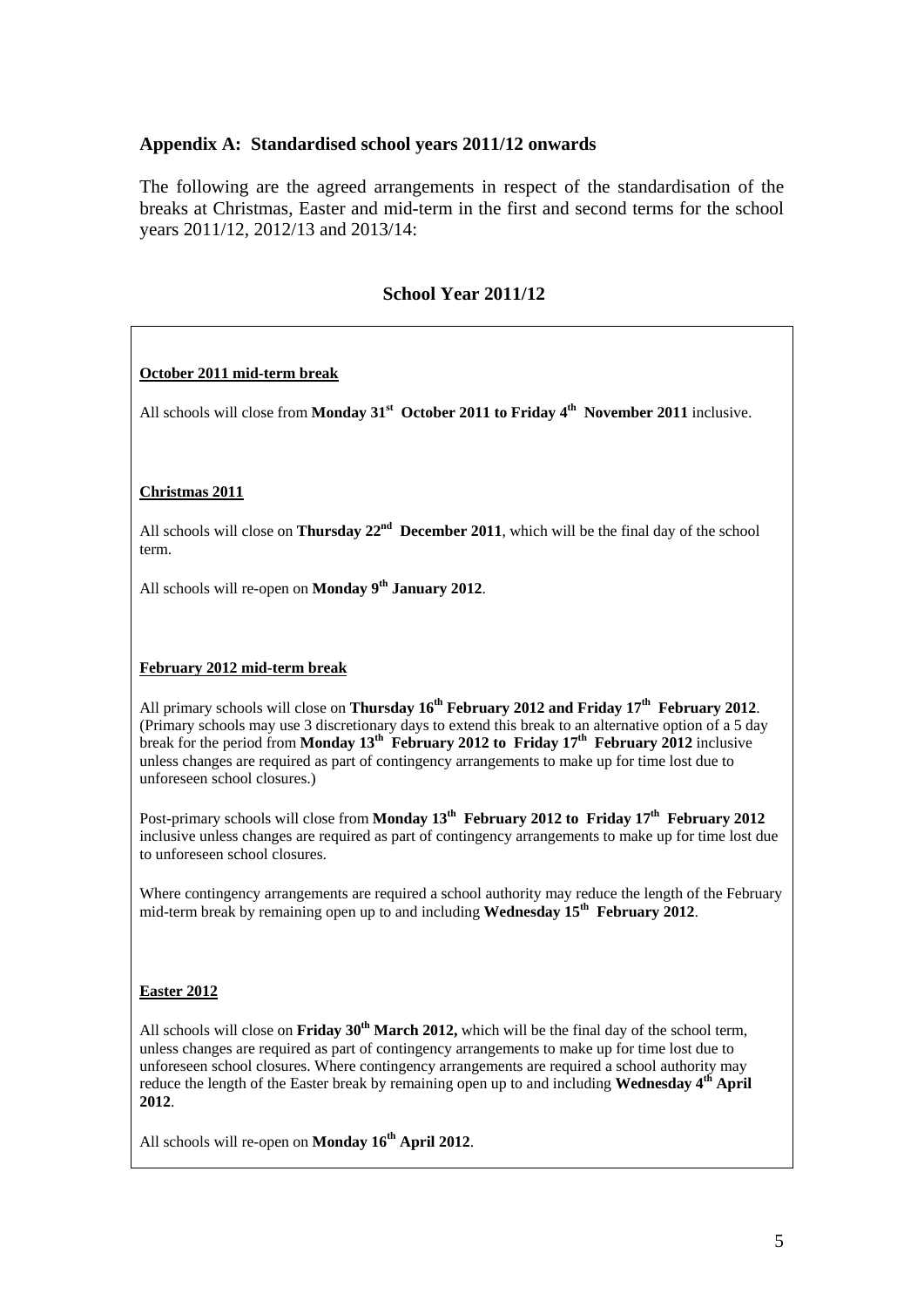### **October 2012 mid-term break**

All schools will close from **Monday 29<sup>th</sup> October 2012 to Friday 2<sup>nd</sup> November 2012** inclusive.

### **Christmas 2012**

All schools will close on **Friday 21<sup>st</sup>** December 2012, which will be the final day of the school term.

All schools will re-open on **Monday** 7<sup>th</sup> January 2013.

### **February 2013 mid-term break**

All primary schools will close on **Thursday 14<sup>th</sup> February 2013 and Friday 15<sup>th</sup> February 2013.** (Primary schools may use 3 discretionary days to extend this break to an alternative option of a 5 day break for the period from **Monday 11<sup>th</sup>** February 2013 to Friday 15<sup>th</sup> February 2013 inclusive unless changes are required as part of contingency arrangements to make up for time lost due to unforeseen school closures.)

Post-primary schools will close from **Monday 11<sup>th</sup> February 2013 to Friday 15<sup>th</sup> February 2013** inclusive unless changes are required as part of contingency arrangements to make up for time lost due to unforeseen school closures.

Where contingency arrangements are required a school authority may reduce the length of the February mid-term break by remaining open up to and including **Wednesday 13th February 2013**.

### **Easter 2013**

All schools will close on **Friday 22<sup>nd</sup> March 2013**, which will be the final day of the school term, unless changes are required as part of contingency arrangements to make up for time lost due to unforeseen school closures. Where contingency arrangements are required a school authority may reduce the length of the Easter break by remaining open up to and including **Wednesday 27th March 2013**.

All schools will re-open on **Monday 8th April 2013**.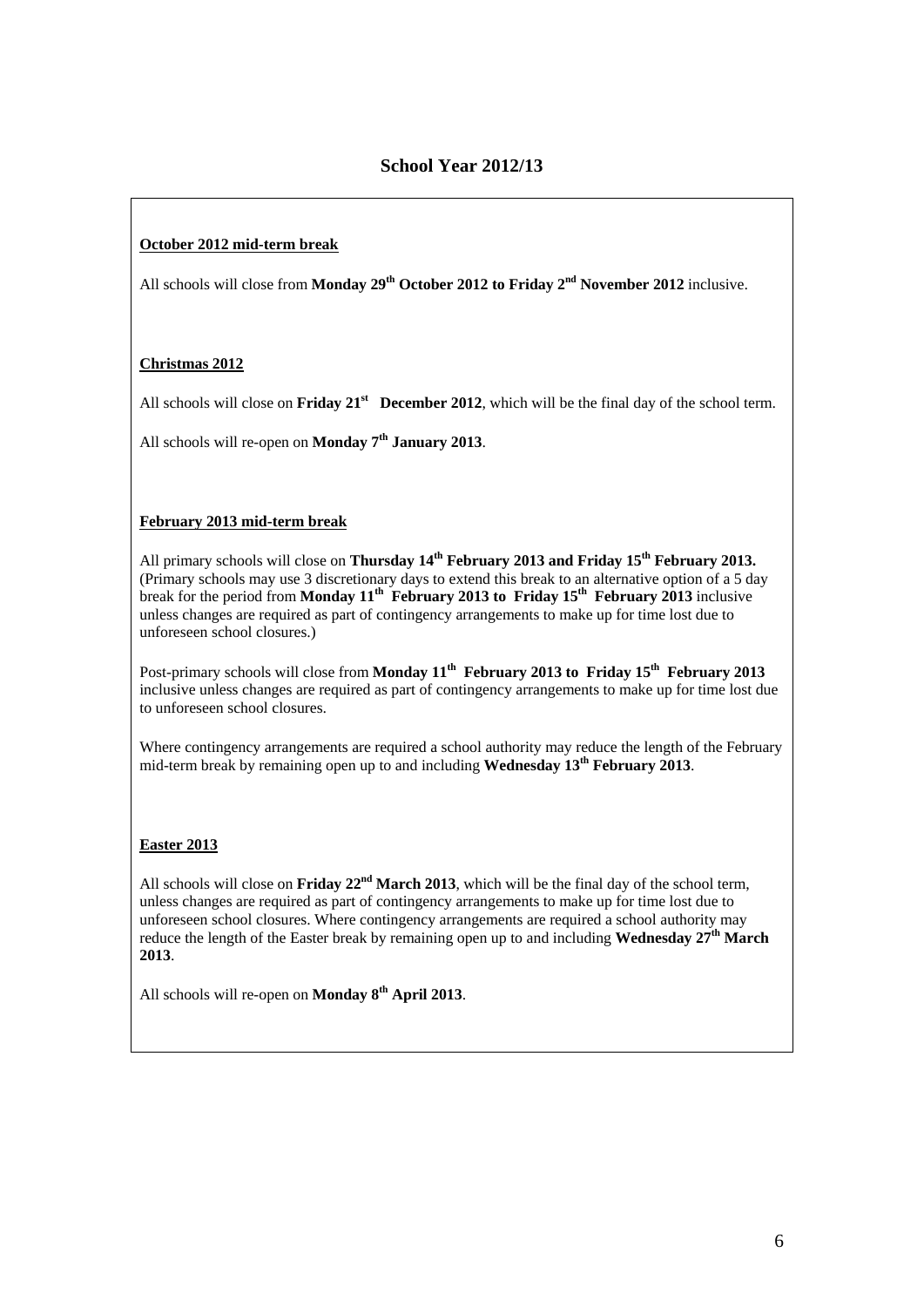### **October 2013 mid-term break**

All schools will close from **Monday 28<sup>th</sup> October 2013 to Friday 1<sup>st</sup> November 2013** inclusive.

### **Christmas 2013**

All schools will close on **Friday 20<sup>th</sup> December 2013**, which will be the final day of the school term.

All schools will re-open on **Monday 6<sup>th</sup> January 2014**.

### **February 2014 mid-term break**

All primary schools will close on **Thursday 20<sup>th</sup> February 2014 and Friday 21<sup>st</sup> February 2014.** (Primary schools may use 3 discretionary days to extend this break to an alternative option of a 5 day break for the period from **Monday 17<sup>th</sup> February 2014 to Friday 21<sup>st</sup> February 2014** inclusive unless changes are required as part of contingency arrangements to make up for time lost due to unforeseen school closures.)

Post-primary schools will close from **Monday 17<sup>th</sup> February 2014 to Friday 21<sup>st</sup> February 2014** inclusive unless changes are required as part of contingency arrangements to make up for time lost due to unforeseen school closures.

Where contingency arrangements are required a school authority may reduce the length of the February mid-term break by remaining open up to and including **Wednesday 19<sup>th</sup> February 2014**.

### **Easter 2014**

All schools will close on **Friday 11th April 2014**, which will be the final day of the school term, unless changes are required as part of contingency arrangements to make up for time lost due to unforeseen school closures. Where contingency arrangements are required a school authority may reduce the length of the Easter break by remaining open up to and including **Wednesday 16<sup>th</sup> April 2014**.

All schools will re-open on **Monday 28<sup>th</sup> April 2014**.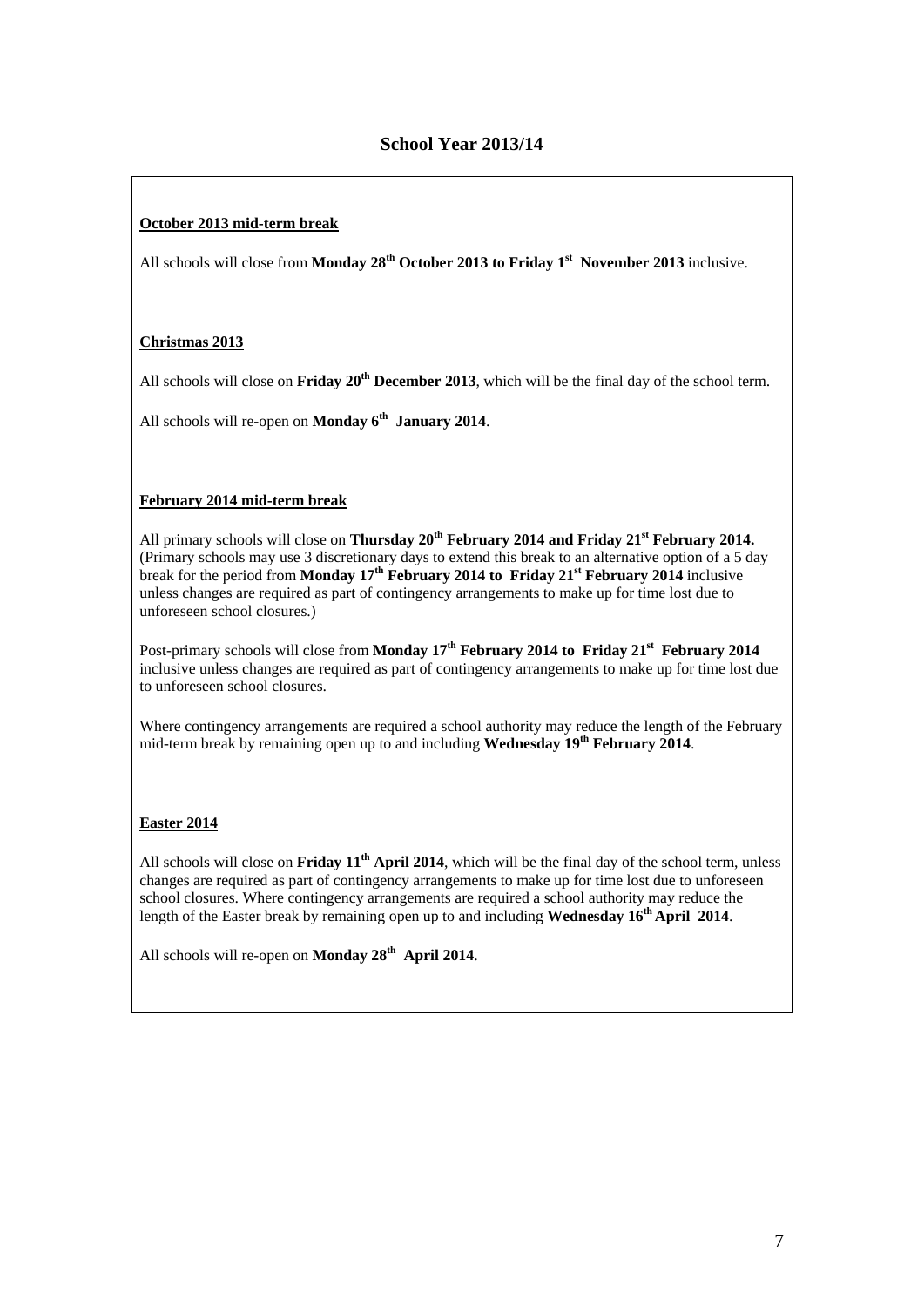# <span id="page-7-0"></span>**Appendix B: Guidance for schools in relation to making up for time lost due to unforeseen closures**

- 1. The school authority should, in the first instance, quantify the number of school closures that have occurred.
- 2. The school authority should, in consultation with the Principal and teachers, assess the effect of the loss of tuition and identify any shortfalls that have occurred as a result of the unforeseen closures.
- 3. The school authority should consult with the Principal and teachers with a view to ensuring that the curriculum for each class/year group can be completed before year end. Subject to consensus at local level, any changes to normal practice that can be made to facilitate such work should be put in place. A non-exhaustive list of possible examples of how this might be achieved include:
	- prioritising tuition over other non-tuition activities
	- reducing where possible the length of mock/house examinations
	- consideration of whether learning in the classroom should be prioritised over school tours, etc.
	- in the case of second level schools ensuring examination classes attend all classes to the end of May.
- 4. If necessary, the school authority should review the school calendar with a view to identifying any available discretionary days that the school had planned to close that could be made available to make up the loss. In this regard, the school authority should take into account the need to provide adequate notice of any changes to the school calendar to pupils, parents and staff.